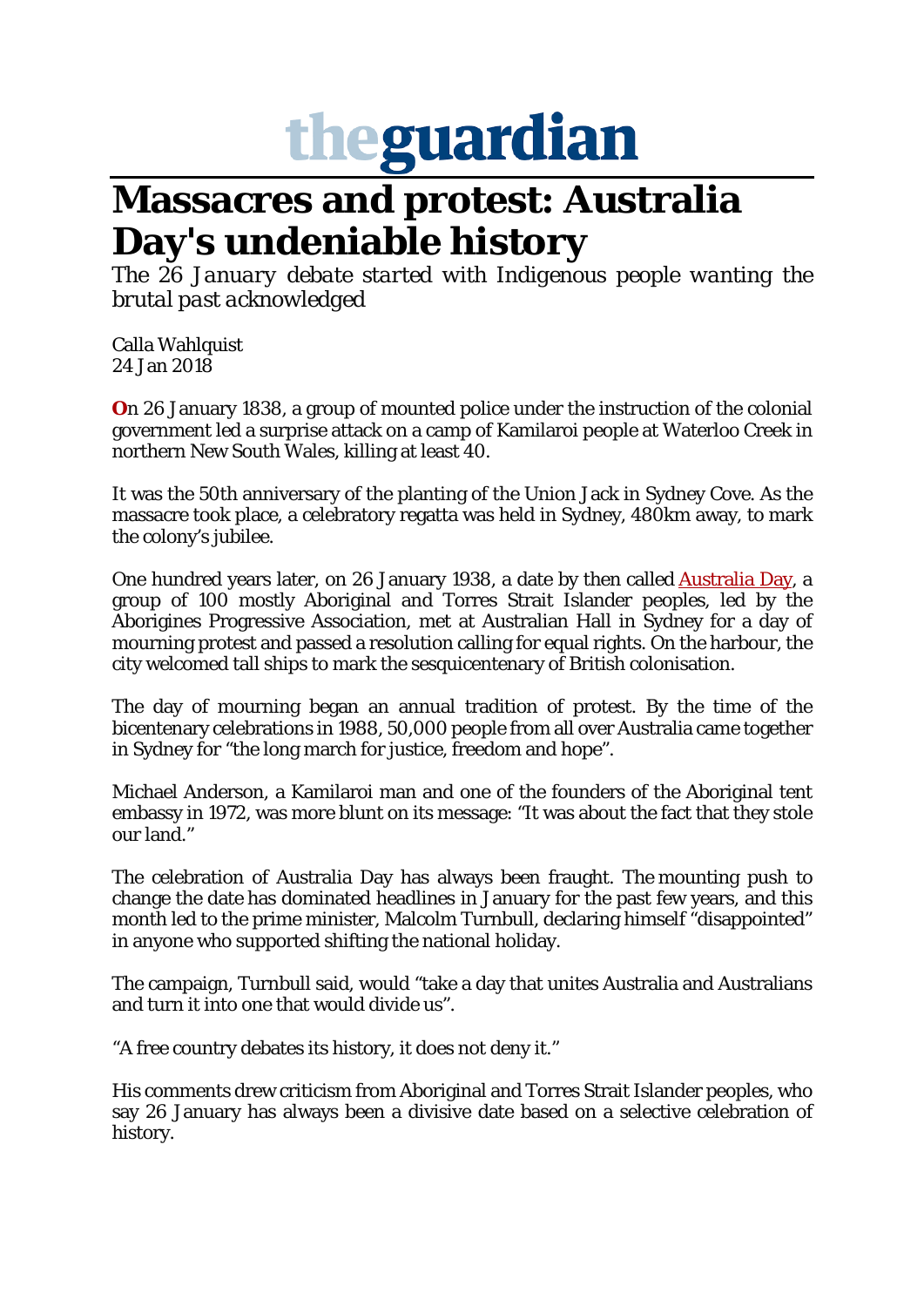To claim it as a day of unity is to remember the regatta and not the massacres; to mark the official celebrations and not the protests that occurred alongside them.

Indigenous protesters gather at the meeting on 26 January 1938, which demanded full citizens' rights. Photograph: State Library of NSW/a429004h

"A lot of stuff gets erased in order to celebrate this nation," Celeste Liddle, an Arrernte writer and union organiser, says.

Liddle is one of the organisers of the Melbourne Invasion Day march, which was attended by more than 20,000 people last year. An even bigger crowd is expected this Friday, with similar marches held in every state and territory.

It is the work of grassroots Indigenous activists, standing on the shoulders of an opposition to occupation that dates back 230 years to the arrival of the first fleet.

Thousands march through Melbourne on 26 January 2017 to raise awareness of Indigenous rights and protest the celebration of Australia Day/Invasion Day. Photograph: Chris Hopkins/Getty Images

"To celebrate Australia Day requires a denial of history," Liddle says. "It requires a denial not just of the fact that it was invasion, that sovereignty was never ceded by Indigenous groups … We're not actually talking about those things in any great detail in the context of the country.

"I don't see Turnbull engaging in those sorts of debates, I see him actively trying to avoid them."

The Waterloo Creek massacre is one of 150 mass killings recorded in a mapping project by the University of Newcastle. The entry lists the motive as "opportunity".

Major James Nunn had left Sydney several weeks earlier with instructions from the acting governor, Lieutenant-Colonel Kenneth Snodgrass, to track down Aboriginal people who had reportedly killed five stockmen in separate incidents on the new pastoral runs on the Gwydir river, and "use the utmost exertion to suppress these outrages".

Nunn rode with 20 troopers and two sergeants. On the morning of 26 January, after pursuing a group along the Namoi for three weeks, they were attacked by men armed with spears.

The troopers gave chase and found the camp a mile upriver at Waterloo Creek. Nunn's two sergeants were later questioned at an inquiry in Sydney. One, who rode at the back of the group, said four or five Aboriginal people were killed. The other, who rode at the front, listed the death toll as 40 or 50.

The troopers were "welcomed like heroes" on their return journey to Sydney, the Australian Museum notes. The official inquiry was dropped.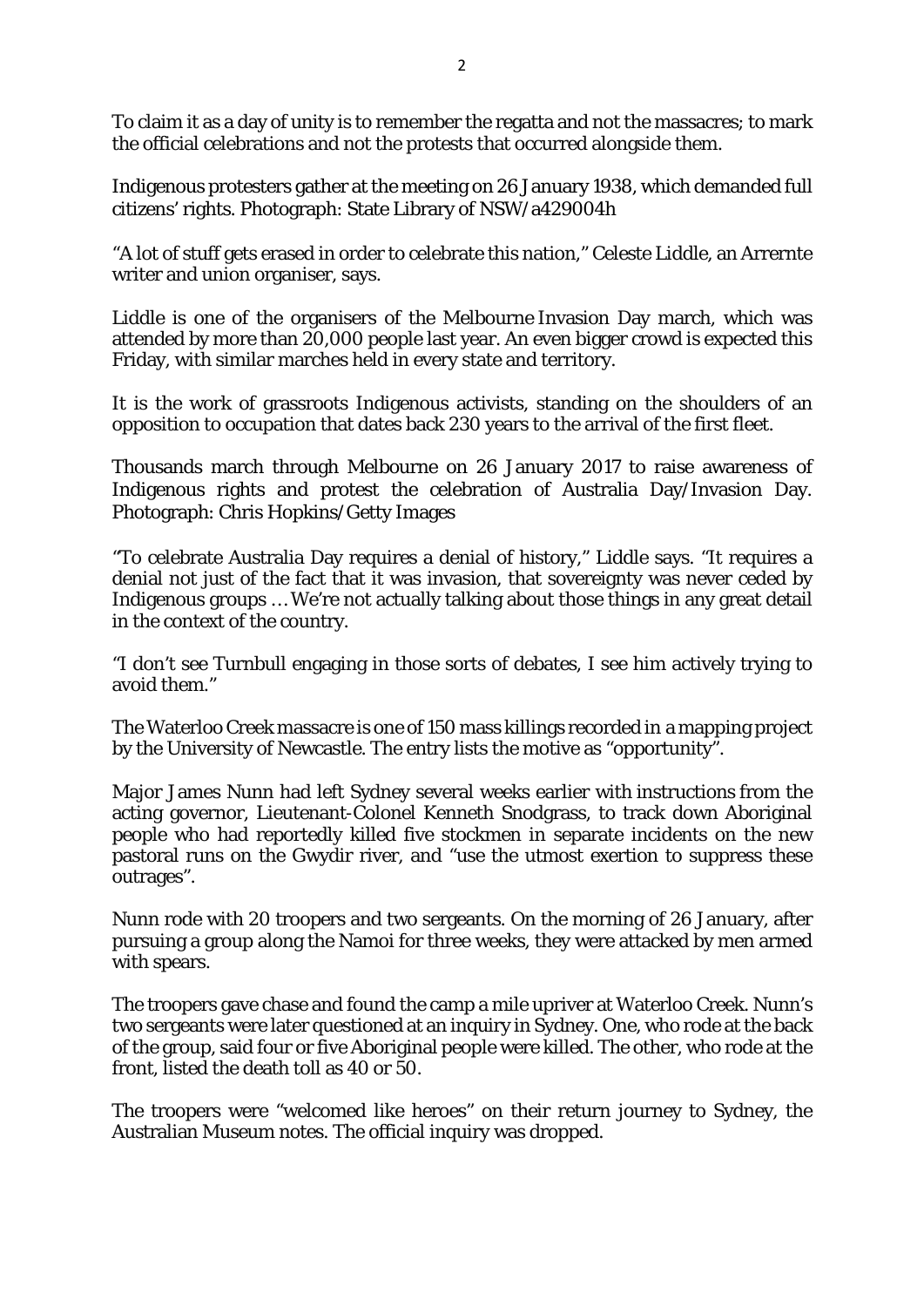It was just six months before the Myall Creek massacre, where 11 stockmen rounded up and slaughtered a group of 30 Aboriginal men, women and children. After two trials, and a fierce public debate over whether the killing of Aboriginal people was even considered a crime, seven stockmen were hanged.

An anonymous correspondent to the Australian newspaper, published on 8 December 1838, claimed that one of the jurors who acquitted the men at the first trial had said: "I know well that they were guilty of the murder, but I, for one, would never see a white man suffer for shooting a black."

Poster advertising the 1938 day of mourning. Photograph: Couresty of Australian Institute of Aboriginal and Torres Strait Islander Studies

Changing the date of Australia Day won't change that history or other injustices done to Australia's first peoples, but supporters of the movement say it would acknowledge that the establishment of modern Australia was more contested and bloody than the national mythology has previously held.

Both the government and the opposition have used the immutability of history as an argument for continuing to celebrate Australia Day on 26 January, because to do otherwise would be a denial of history.

Aboriginal and Torres Strait Islander views on Australia Day range from acceptance to abolition, with those who want to change the date occupying a broad swath in the middle.

Liddle says that if the full spectrum of Australia's post-1788 history was acknowledged, including the many and ongoing injustices to Aboriginal and Torres Strait Islander peoples, Australia Day would not be celebrated at all. It's a catalogue of issues that shifting a public holiday will not fix.

"Aboriginal people don't march because we're unhappy with the date of celebration," she said. "We march because we're strongly opposed to our invasion being celebrated … Just changing the date is not going to address the deep social issues that we're fighting for here.

"I think that people who are promoting the change the date thing need to be really really cautious that it's not just the changing of a nationalistic celebration to another day without concern for the real reasons why it is that we're out there."

Labor MP Linda Burney, the first Indigenous woman elected to the federal House of Representatives, had a similar concern. She said a recent push by the Australian Greens to encourage local governments to support changing the date, following a number of councils voting in 2017 to move their celebrations to a less contentious day, was "a very narrow way to look at the issue of Indigenous affairs".

Instead, she said, the focus should be on making progress to implement the ideas in the Uluru Statement, the principal recommendation of which was rejected by the Turnbull government in October for being unpalatably ambitious.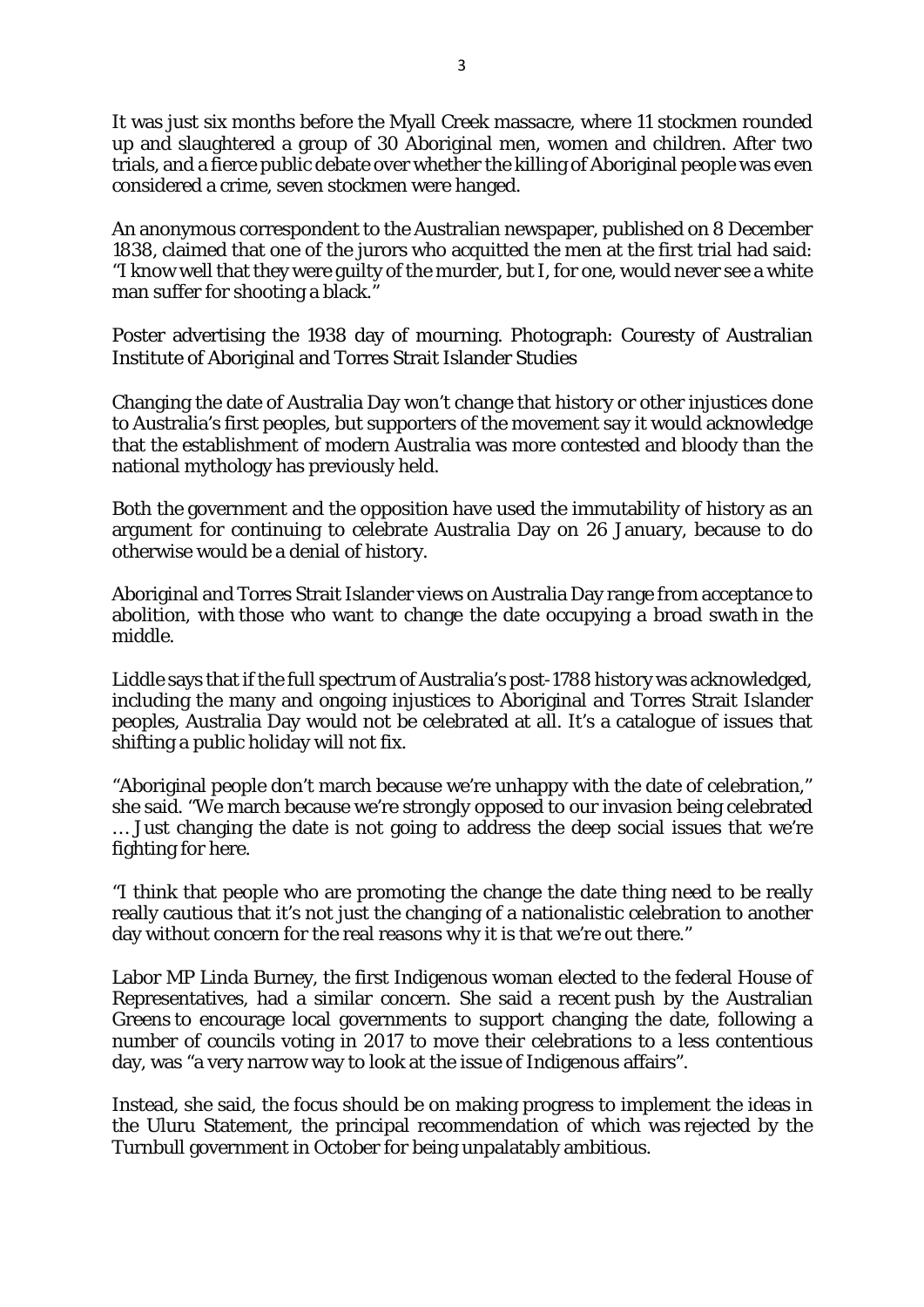Burney, echoing Labor party policy, does not support changing the date, but says 26 January is a day of reflection to "think deeply about the truth and true history of this country".

Meriki Kalinya, a Gunnai-Gunditjmara woman and one of the Victorian convenors of the Warriors of the Aboriginal Resistance, a grassroots activist group behind the resurgence of large-scale Invasion Day rallies, is an abolitionist.

The organisation was founded in Brisbane ahead of the 2014 G20 summit and held its first national Invasion Day rallies in 2015.

Kalinya says the change the date campaign has brought more non-Indigenous people on to the street to join Invasion Day marches, but it should not coopt their original purpose, which was to call attention to substantive rights-based issues, such as land rights, reparations, deaths in custody and the call for a treaty.

"[Changing the date] would just be a feelgood thing that will pacify the masses and as soon as the date is changed, no one will want to talk about what is really happening," she says. "If politicians are caught up with white Australians' feelings, we will just get token gestures like Sorry [the national apology to members of the stolen generation] in 2008."

Rod Little, a Yamatii and Wadjuk man and co-chair of the National Congress of Australia's First Peoples, supports changing the date.

"We can't undo history but the naming and the celebrating of us as a unified nation ... the 26th isn't that day," Little says.

National Congress is a peak representative body for Aboriginal and Torres Strait Islander organisations. Initial responses to a survey of its members last week found that 83% supported changing the date and 50% said doing so was important for reconciliation.

The Indigenous affairs minister, Nigel Scullion, said last week that no Indigenous person had raised the issue of changing the date of Australia Day with him. Little says perhaps that was because he had not bothered to ask.

"When people are steadfast on not changing the date, they are either not having the conversation or are not prepared to have the conversation, and for me that might come from their position of privilege," Little says.

He says support for changing the date comes from a growing awareness of the full history of Australia, including atrocities and injustices done to Aboriginal and Torres Strait Islander peoples.

Naming an alternative date is more challenging, which is one of the reasons Liddle and others advocate abolition rather than change. Australia has yet to do anything that could be marked by a unified celebration, she says.